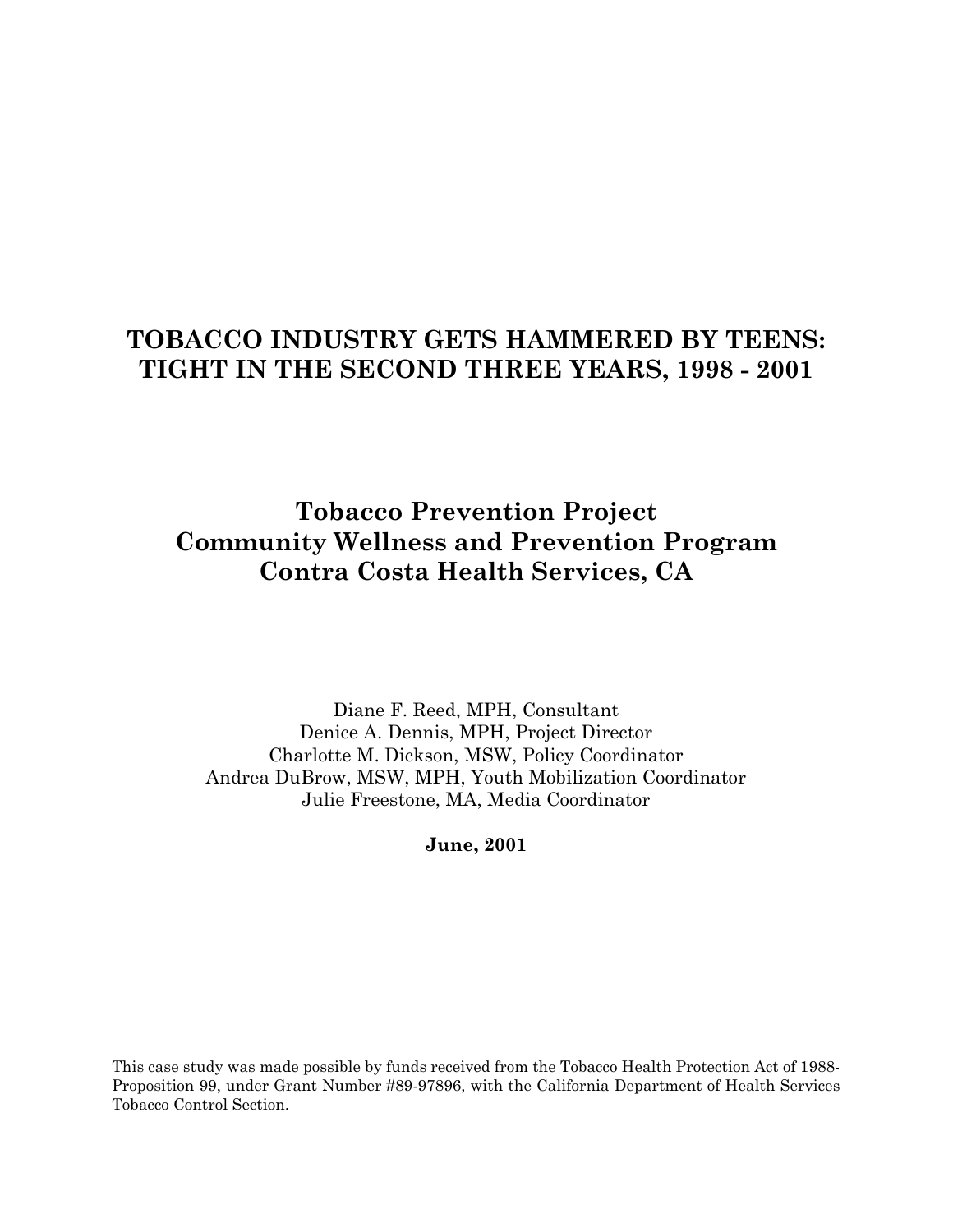#### **BACKGROUND**

In 1996, the Contra Costa County Board of Supervisors and the Conference of Mayors declared that creating a generation of "tobacco-free" youth was a regional public health priority. The Board asked the County's Tobacco Prevention Coalition to develop a model ordinance to reduce the impact of advertising on youth and decrease youth access to tobacco. In response, the Youth Task Group, an ad hoc group of the Tobacco Prevention Coalition, and the Tobacco Prevention Project (TPP) (Contra Costa's local lead agency), jointly developed a document entitled *Tobacco-Free Youth: Assessing Policy Options Which Reduce Demand for and Supply of Tobacco to Young People in Contra Costa County*. A model Tobacco-Free Youth Ordinance (TFYO) was developed based on the policy paper.

A youth mobilization project - named TIGHT (Tobacco Industry Gets Hammered by Teens) by the youth - was created to provide a vehicle for youth involvement in this policy work. Perhaps the most innovative aspect of the project was TPP's commitment to a participatory project model in which power would be shared with youth. A full-time adult Youth Mobilization Coordinator ensured that young people would sit at the table as full partners with a meaningful voice in the decisionmaking, agenda-setting, and policy development processes. Youth were trained in leadership development skills, strategic planning, and community organizing; and adult staff and coalition members were supported to work with youth on an equal basis, giving young people a meaningful voice within a highly bureaucratic organizational structure.

TIGHT uses a youth development approach found to be both powerful and effective in the resilience research literature - the interdisciplinary, cross-cultural, developmental studies of youth growing up in adverse environments that document how most of these youth become healthy and successful despite trauma and adversity1. TIGHT has demonstrated firsthand that young people who are adequately trained and supported by caring adults are uniquely qualified to identify, address and change conditions in their communities that affect their health and lives<sup>2</sup>.

In late 1998, after two years of intensive community education and organizing work by TIGHT and the Tobacco Prevention Coalition (TPC), the Contra Costa Board of Supervisors adopted one of the most comprehensive tobacco control ordinances in the country. The Tobacco-Free Youth Ordinance (TFYO) bans self-service displays and the sale, distribution or promotion of tobacco gear, bans outdoor tobacco

1

<sup>&</sup>lt;sup>1</sup> Masten, A. and Coatsworth, J. (1998). The development of competence in favorable and unfavorable environments: Lessons from research on successful children. *American Psychologist*, 53, 205-220; Benard, B. (1991). *Fostering resilience in kids: Protective factors in the family, school, and community*. San Francisco: WestEd.

 $2^2$  Hart, R.A. and Schwab, M. (1997). Children's rights and the building of democracy: A dialogue on the international movement for children's participation. *SocialJustice*, 24, 33-63.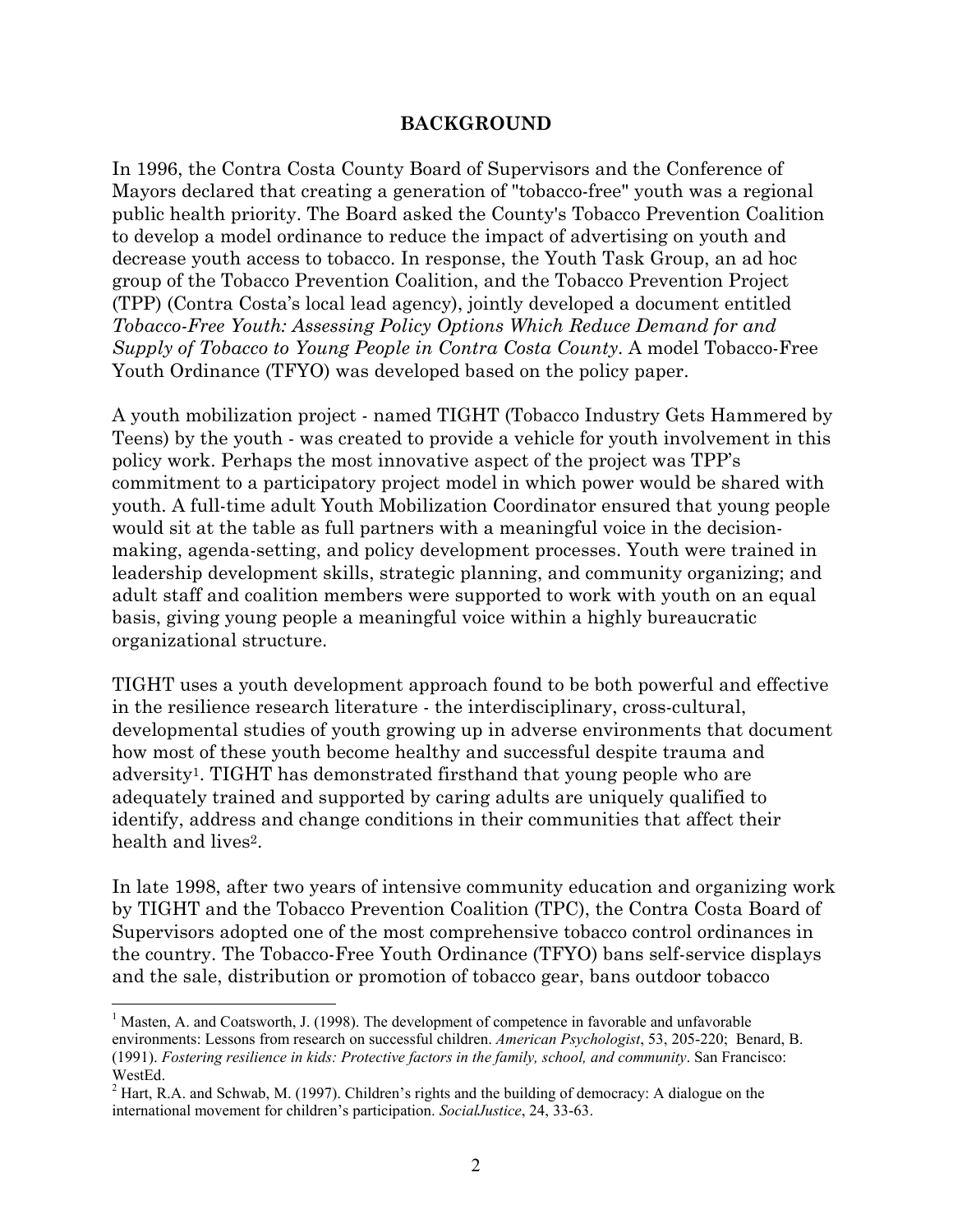advertising within 1,600 feel of schools and public playgrounds<sup>3</sup>, and requires noncomplying merchants to be licensed. TIGHT youth then went on to organize at the local level advocating for passage of a similar ordinance by cities. By June 2001, 17 out of 19 cities had adopted a Tobacco-Free Youth Ordinance, covering 94% of the county's population (about 930,100 residents). In addition to their countywide organizing work to get Tobacco-Free Youth Ordinances (TFYO) passed, regional TIGHT groups identified and worked on various tobacco problems specific to their own communities. Central County TIGHT youth focused on advertising in neighborhood convenience stores; East County youth focused on advertising and youth access to tobacco in low-income neighborhoods; and West County youth concentrated on billboard advertising.

A previous case study documented the local, regional and countywide organizing and advocacy work of TIGHT youth through August 19984. This supplement picks up where the first left off, and examines the successes, challenges and lessons learned since then.

## **OVERVIEW OF TIGHT WORK: AUGUST, 1998 – JUNE, 2001**

During the first year of the reporting period, TIGHT efforts focused exclusively on advocating for the passage and implementation of the Tobacco-Free Youth Ordinance within the county and its cities. TIGHT youth attended nearly 25 meetings of the Board of Supervisors and city council meetings and conducted numerous community-walkarounds to document the tobacco industry presence in communities considering the ordinance. The TFYO was adopted in December 1998 at the county level, a clear victory for the TIGHT youth who spent nearly two years advocating for its passage. By June 1999, seven cities had adopted the ordinance, largely as the result of TIGHT's work.

In the second year, TPP and TIGHT efforts continued to center on the ordinance in most areas of the County, but a decision was made to limit in-depth TIGHT teambuilding efforts to underserved areas that had a history with TIGHT. Those communities included Bay Point, Pittsburg, Martinez, Concord and Richmond. This decision was made in response to concerns that the demands inherent in passing the ordinance were overwhelming TIGHT programming and undermining fundamental principals and practices of youth development. South County TIGHT had been successful in advocating for the TFYO in most of South County cities, and

<sup>1</sup> <sup>3</sup> Placing restrictions on outdoor advertising within a certain distance from schools and playgrounds in Massachusetts was found to be unconstitutional by the U.S. Supreme Court in June 2001. At the time of this

printing, the impact of this on Contra Costa County's ordinance has yet to be determined.<br><sup>4</sup> Diane F. Reed, T.I.G.H.T.: A case study of a youth-driven, participatory model involving youth in the development and passage of local tobacco policy. Submitted to the Contra Costa County Tobacco Prevention Project, August 7, 1998. This case study was made possible by funds received from the Tobacco Tax Health Protection Act of 1988— Proposition 99, under Grant Number 89-97896 with the California Department of Health Services, Tobacco Control Section.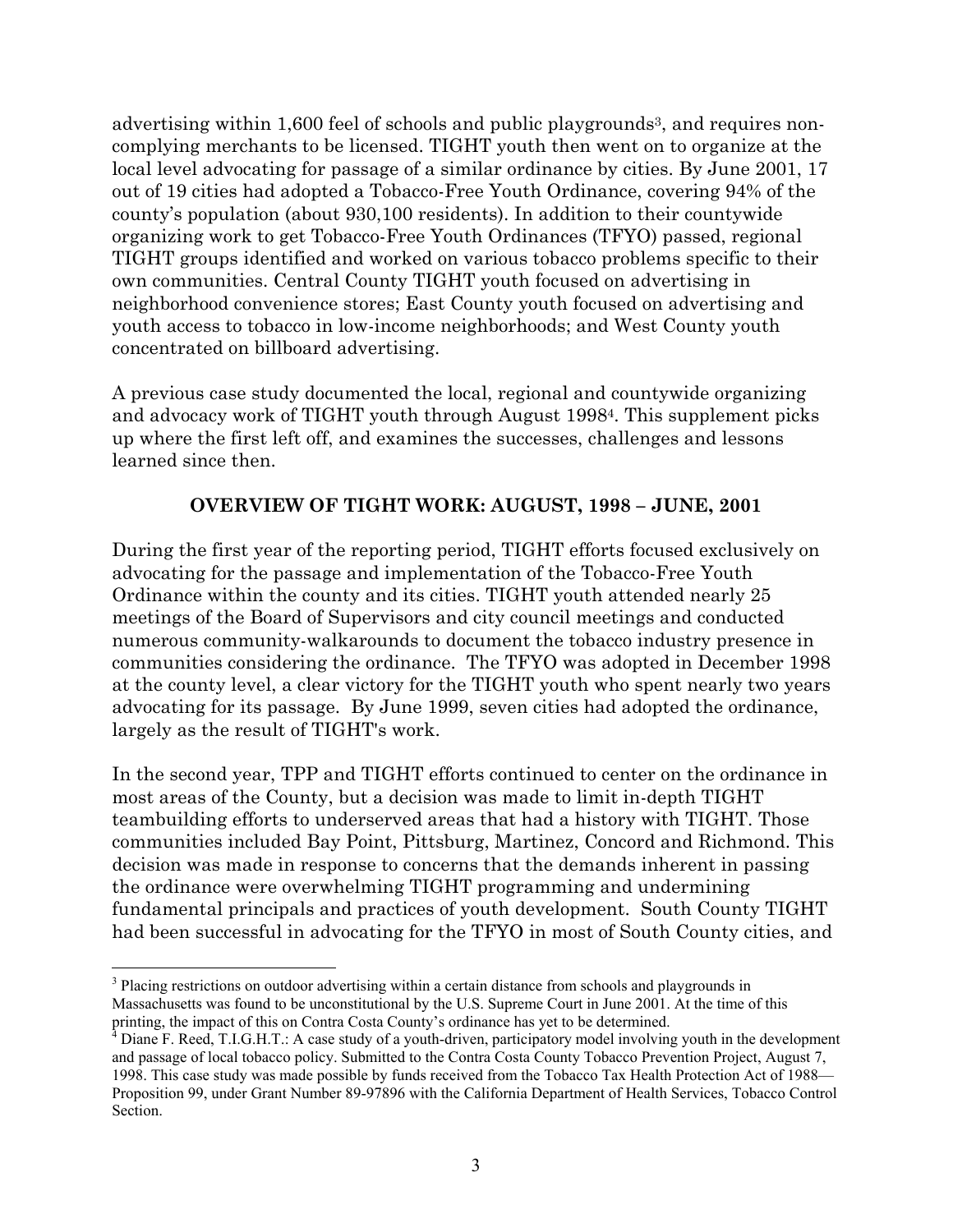an adult advocate there was prepared to provide support to the group through a TUPE grant. Efforts were made within the county-wide Tobacco Prevention Coalition (TPC) to increase youth participation and several youth stepped forward to assume leadership roles with the TPC, but their participation was limited due to meeting times and scheduling conflicts (i.e. jobs). Between July 1999 and June 2000, seven cities adopted the ordinance.

By the third year, work continued on the ordinance in pockets of the county, but staff turnover and developments with the Bay Point group resulted in TIGHT being fully operational only in Concord/Clayton Valley for the entire year. By June 30, 2001, all but two of the cities in Contra Costa County had passed the TFYO. TIGHT had been instrumental in these efforts, and then went on in some communities to advocate for full enforcement. Input from TIGHT convinced the coalition to work on obtaining master settlement agreement (MSA) dollars as a priority, and TIGHT youth participated in several advocacy activities related to the MSA but lost interest when their efforts were unsuccessful. TPP and TIGHT staff spent much of the third year planning for a restructuring of the program which will occur in FY's 2001-2004 with support from the CDHS Tobacco Control Section's Advanced Youth Coalitions funding award.

The activities of TIGHT groups throughout the county over the past three years are summarized by area:

# **EAST COUNTY**

**Bay Point**: Bay Point TIGHT, renamed "East County Youth Connection (ECYC)" by the youth, was active in getting the Board of Supervisors to adopt the Tobacco-Free Youth Ordinance, educating merchants in this unincorporated area about the ordinance and working with the coalition on MSA advocacy efforts. Additionally, ECYC took on a number of other issues including a campaign to establish a high school in the community and a grant application for funds to beautify the area. ECYC youth led clean up days, food drives, and regularly planned outings and dances. During the summer of 2000, the youth decided to separate ECYC from the health department and maintained its weekly meeting schedule and regular outings with help from a former TIGHT coordinator.

**Pittsburg**: Pittsburg TIGHT worked on both the passage and enforcement of the TFYO between July, 1998 and June, 2000. Staff changes deterred on-going work in Pittsburg beyond June, 2000.

# **CENTRAL COUNTY**

**Concord**: Engaging Concord youth was an ongoing challenge until TPP and the TIGHT coordinator settled on Clayton Valley High School (CVHS) in a suburb of Concord, as the site of TIGHT efforts. During the second and third years, the TIGHT coordinator built a strong TIGHT club in this high school. Efforts at CVHS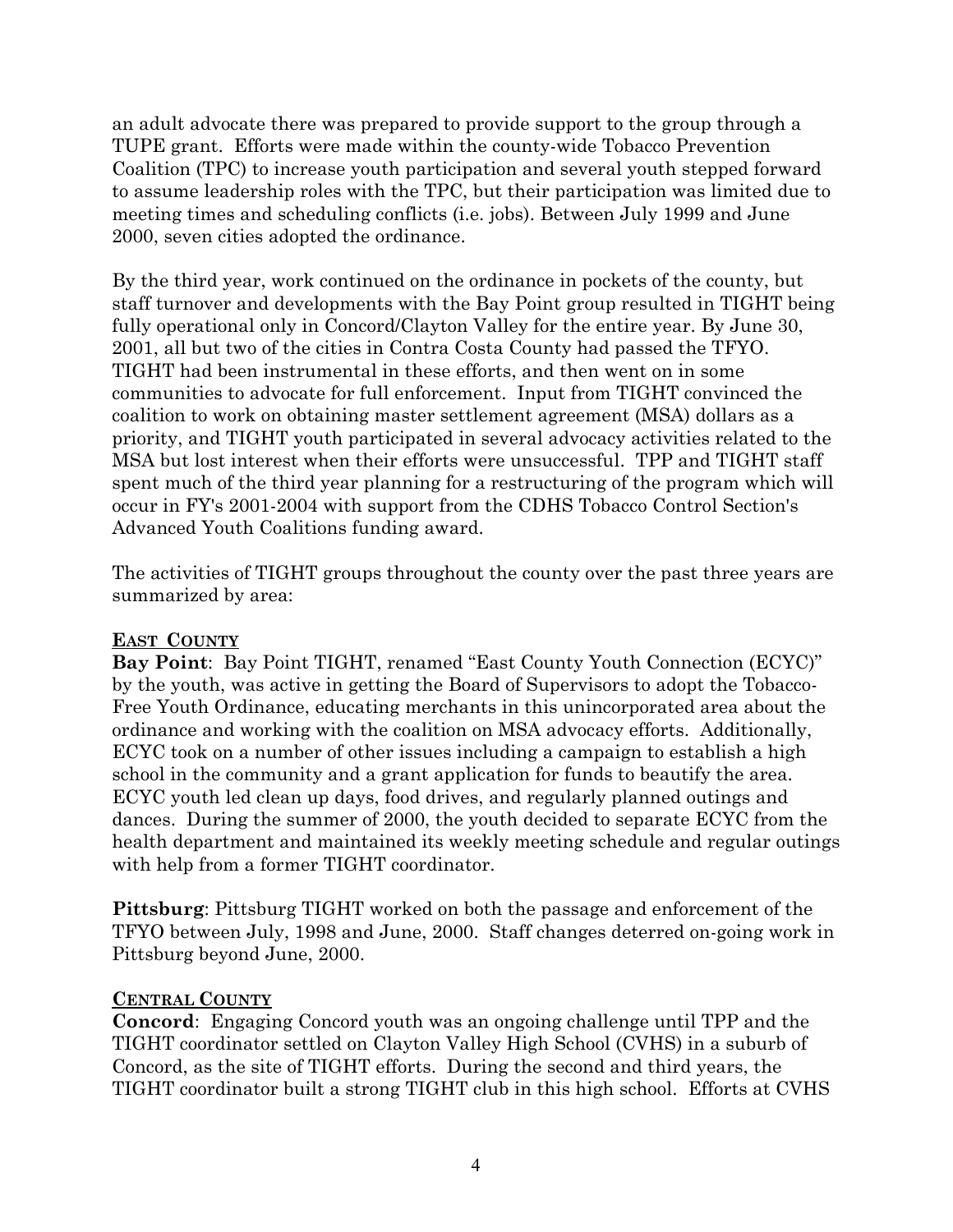were instrumental in getting the TFYO adopted in the cities of Clayton and Concord. Plans were also drafted to paint an anti-tobacco mural at the school, which is due to be completed in the fall of 2001.

**Martinez**: Efforts to establish a TIGHT club ended after it was clear that there was more interest among students and more support among staff at Clayton Valley High School. The TIGHT coordinator successfully organized youth to advocate for passage of the TFYO here, and continued to do special presentations for students at the high school in Martinez.

**Lamorinda**: TPP and TIGHT staff made a decision to forego establishing TIGHT clubs in the cities of Lafayette, Moraga and Orinda due to the high level of services and resources available to the relatively affluent youth who reside there. The East County TIGHT coordinator did, however, make himself available to the three local youth councils for educational presentations and worked with their members to advocate for passage of the TFYO in the three jurisdictions.

## **WEST COUNTY**

Staffing West County TIGHT was an ongoing challenge that was never successfully met. Two TIGHT coordinators were hired, but neither completed his/her training period at TIGHT for personal reasons. TIGHT youth that had been active in working on the TFYO at the county level were available to successfully advocate for its passage in two West County cities.

# **SOUTH COUNTY**

1

TPP and TIGHT staff decided not to establish TIGHT clubs in South County due to the high level of services and resources available to the relatively affluent youth who resides there. The East County TIGHT coordinator made himself available to a school staff person for classroom presentations and worked with students to develop public speaking and advocacy skills to pass the TFYO in two cities.

# **SUCCESSES**

Over 1,200 ethnically diverse youth throughout the county participated to varying degrees in TIGHT activities from its inception in 1996. During fiscal year 2000- 2001, TIGHT reached over 1,700 additional youth<sup>5</sup> through tobacco education presentations and workshops, displays and O2 Van events. TIGHT is based on a fish ladder model developed by Colleen Floyd-Carroll, the first Youth Mobilization Coordinator. This approach encourages youth to take on increasing responsibility, first as volunteers and then moving into outreach worker and youth coordinator positions, until they are ready for other endeavors such as college or higher-level positions.

<sup>&</sup>lt;sup>5</sup> TIGHT Service Log 2000-2001, Tobacco Prevention Project.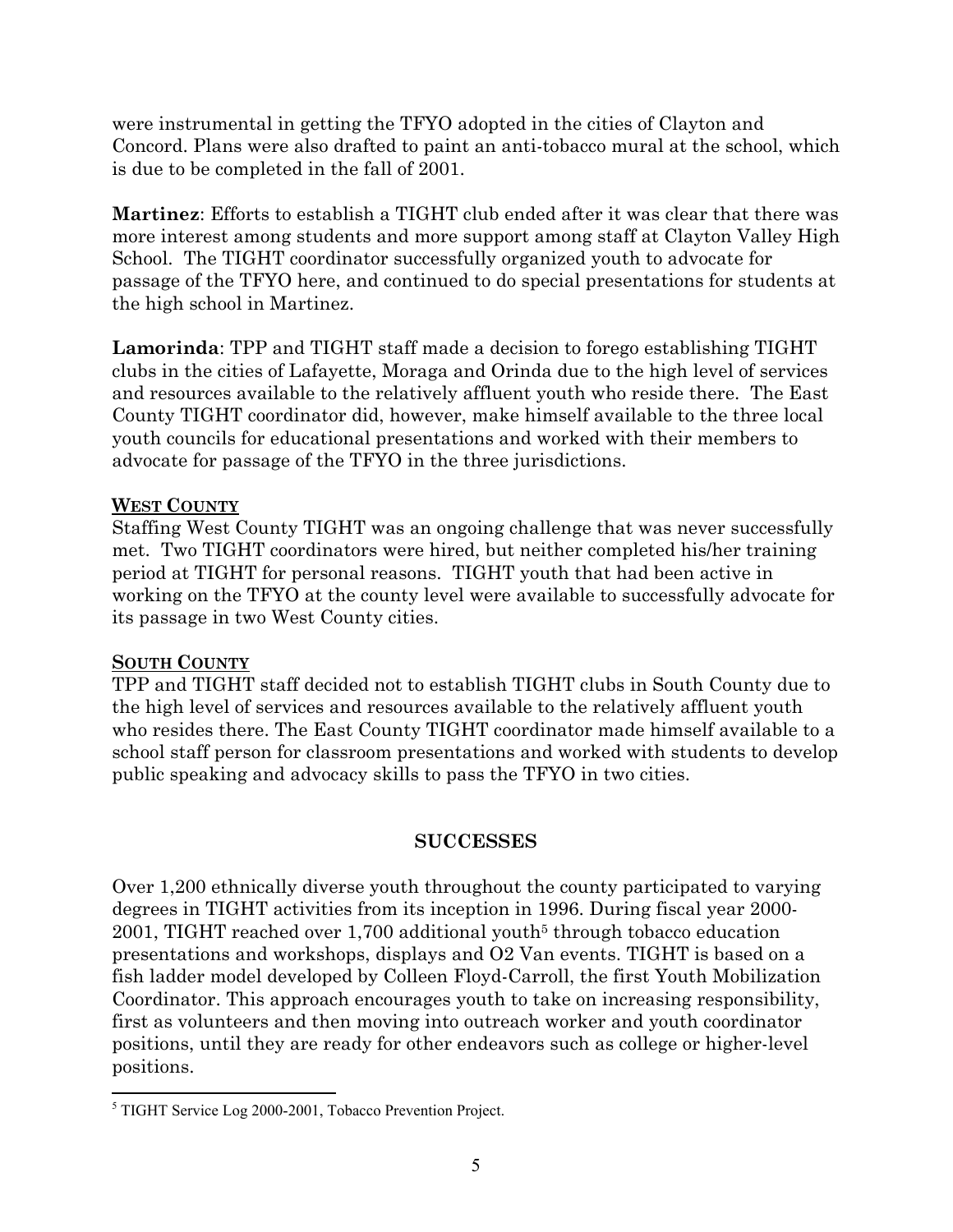With the support of adults, TIGHT youth have been involved in:

- researching and documenting the problems of tobacco access and industry targeting in their own communities,
- becoming educated about legal issues regarding tobacco policies,
- generating support from and organizing their peers, schools, and communities on behalf of the ordinance and other local tobacco-related issues,
- talking to the media,
- meeting with members of the County Board of Supervisors and City Councils, and
- testifying at Board of Supervisors and City Council meetings.

## **THE TFYO PASSED**

TIGHT achieved its goal of getting a Tobacco-Free Youth Ordinance passed by the Board of Supervisors and then continued to organize for its eventual passage (by June 2001) in 17 of Contra Costa's 19 cities. Beyond this major accomplishment are other overall successes that speak to the commitment to give youth a voice, a place at the table where decisions are made, and support to move on.

#### **YOUTH AND ADULTS HAVE LEARNED TO WORK TOGETHER.**

A considerable level of discomfort characterized the early development of TIGHT as adults and youth learned about working with each other. Some members of the Tobacco Prevention Coalition expressed strong reservations about youth involvement, feeling that the young people needed to learn to be more professional. Indeed, to be as effective as possible, youth did need training and tools in researching regional problems, defining the agenda, developing an action plan and deciding how they wanted to work with the project. On the other hand, adults also needed help to support TIGHT youth to sit at the table as equal partners, have visibility and power in the decision making process, and have a meaningful – rather than a tokenized – role.

Over time, youth have proven to be formidable and effective advocates, and adults have come to respect and rely upon their participation. "Youth and adults learned to work together," said Julie Freestone, TPP Media Coordinator. "They really respected each other, understood that they all had different roles to play. They functioned much more as a team. They got used to working together and it made a difference. The coalition came to see the vital role of youth."

In fact, the adult coalition recently adopted some of the strategies that proved effective for TIGHT. For example, TIGHT youth made signs to hold up at Board of Supervisors meetings when they realized that the TV cameras were pointed right at the audience. " Even if they never got to be heard, they could hold up the signs," said Julie Freestone. "The coalition liked that, and recently when they were trying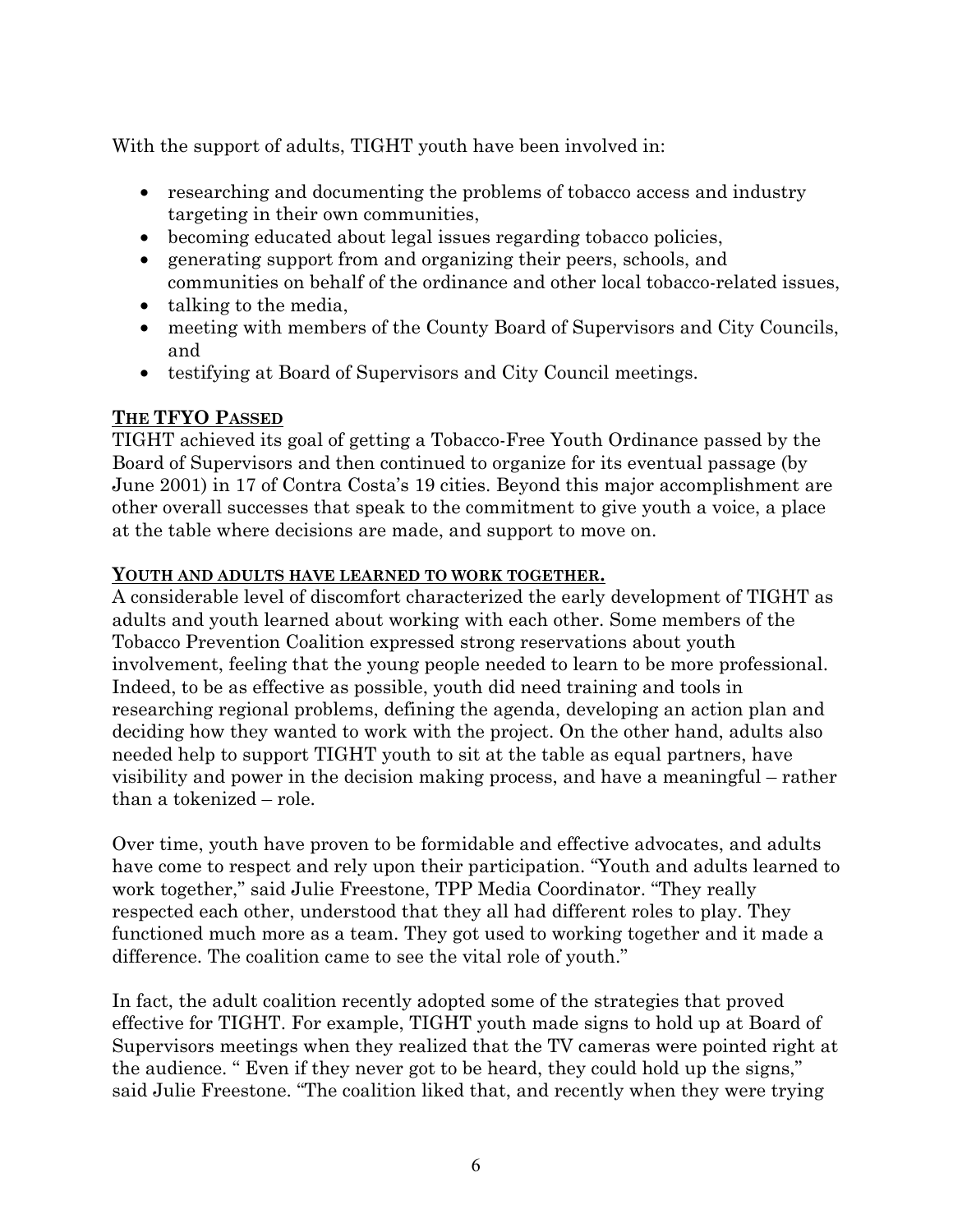to get the Board to give some of the MSA money to tobacco prevention, they used signs too."

# **PROVIDING DEVELOPMENTAL SUPPORTS MAKE A DIFFERENCE**.

The approach used by TIGHT is designed to provide youth's developmental needs for belonging, respect, autonomy, challenge, contribution and meaning. In a programmatic sense, this means that youth coordinators place strong emphasis on providing caring relationships, high expectation messages, and opportunities for youth to take on leadership roles in the program. TIGHT sought to involve youth that would not ordinarily participate in this type of project. This meant staff needed to have the ability to respond to the problems and crises of young people living in low income, resource deprived communities and struggling to cope with difficult circumstances that could impact youth's on-going participation. The developmental supports provided by the TIGHT staff covered a wide range of activities, including listening to youth talk about personal issues, transporting youth to appointments, and skill development.

The decision to provide comprehensive developmental supports to a relatively small group of young people proved to be a worthwhile investment, from the public policy changes that were achieved to changes in the youth themselves. "TIGHT had a significant and positive impact on each of the young people who were involved", said Andrea Dubrow, TIGHT program coordinator. "They had a consistent person who was coming to them, and talking to them, and organizing with them and bringing them food and teaching them things and spending time with them. That was really positive for them."

The effectiveness of the developmental supports experienced by TIGHT youth was assessed through interviews conducted as part of a research grant from the University of California Tobacco-Related Disease Research Program. Those findings are highlighted below6:

- The environmental protective factors identified in the youth development and resiliency literature as important developmental supports are visible and plentiful in TIGHT. *Caring relationships* with adults coordinating the program, with peers and especially with the regional youth coordinators were the most commonly expressed development support experienced by TIGHT youth.
- Youth said that the most significant aspect of TIGHT was having *opportunities for meaningful involvement and participation*. Some stressed the value of being involved in doing something to help their community, and hoped that their work would have an impact. Others described having an especially strong sense of

<sup>1</sup> <sup>6</sup> Final Progress Report for Youth-Driven Tobacco Policy Change Research Study. Submitted by WestEd and Contra Costa County Tobacco Prevention Program to University of California Tobacco-Related Disease Research Program, February 2001.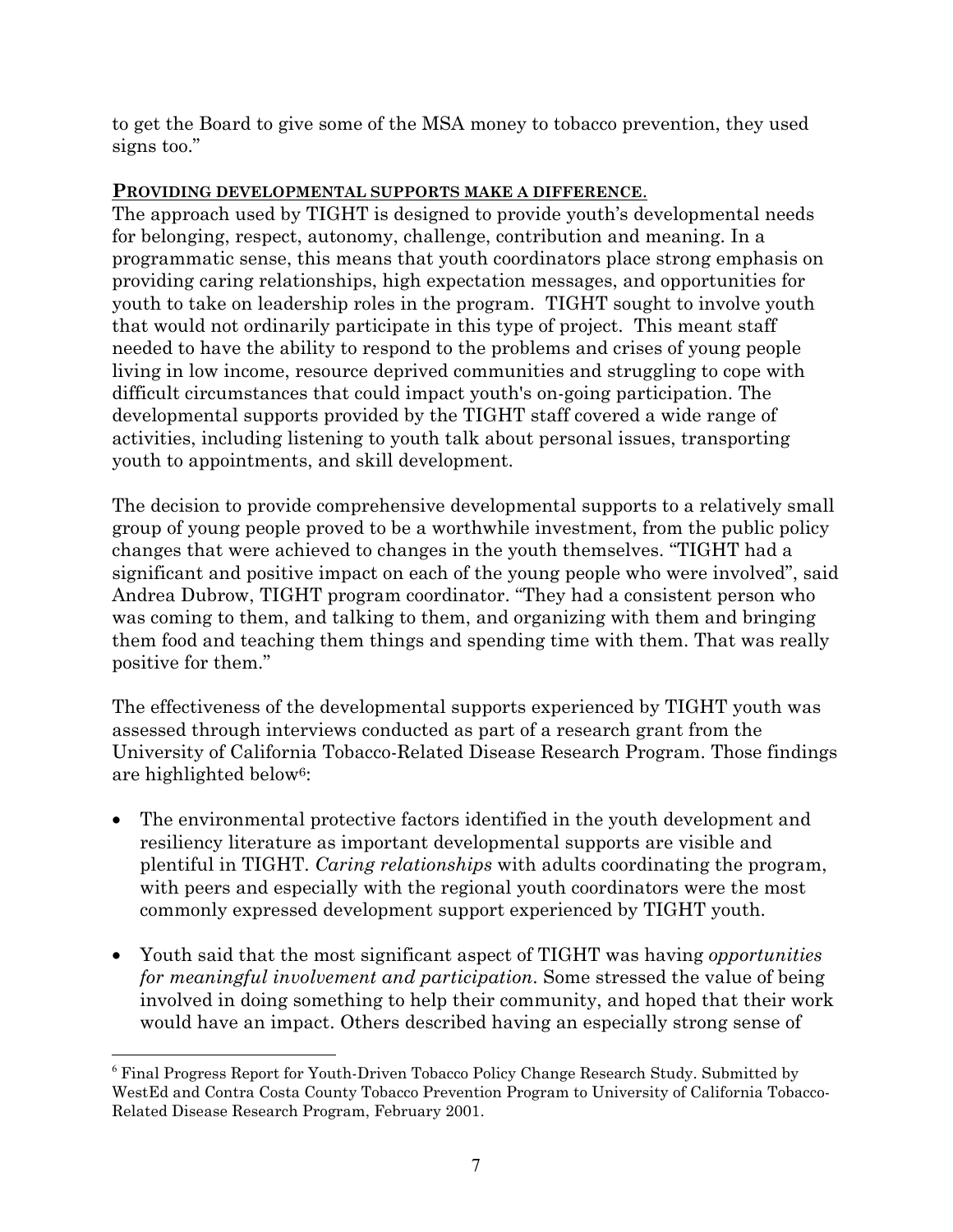ownership of TIGHT, in large part because youth are involved in determining goals and priorities for project work.

- For some youth, the *high expectations* held by the adults working with them was the first time anyone held them accountable for their grades. Others credited TIGHT with helping them to find the discipline and resolve to work hard throughout high school so that they would be able to attend college.
- TIGHT enhanced *resilience traits*, such as social competence, autonomy and sense of self, and sense of meaning and purpose, particularly among young people actively involved in the passage of the Tobacco-Free Youth Ordinance. The program provided youth with concrete skills and a heightened sense that they could create change. Actively participating in developing a program that was consistent with their own priorities increased the young people's feelings of autonomy, self-confidence and the ability to speak up for their beliefs. Youth felt that TIGHT gave them a cause to fight for and many felt a deeper sense of meaning and purpose by helping their communities and improving the health status of their peers and friends

Monica Cervantez, youth coordinator, said that the support provided by TIGHT made a definite difference in young people joining and staying involved. "Getting them involved in tobacco took a lot of work," she said. "It was hard because there are so many other competing factors…I felt really good that despite my youth's busy lives, they stayed involved with me. That's a huge success, having them show up at a city council meeting and testify about their own feelings, or write a letter in their own words. Or when you call their house to remind them [about coming to a meeting or hearing] and their parents answer the phone and know the project, or they've heard your name already, or you see parents come along with their kids to a meeting."

"What we call developmental supports were really felt on a personal level by all of the TIGHT staff and youth," concludes Dubrow. "When the youth coordinators had difficult things going on in their personal lives, this was a good place for them to get support and talk about it and vent or get ideas about how to deal with things. And professionally, when I've been to city council meetings and heard the youth coordinators speak, the way they present and conduct themselves – it becomes so clear that they 'got it' and that they learned how to do all these things that the program was trying to teach them to do."

#### **MEMORABLE LOCAL SUCCESSES**

**Bay Point.** The TIGHT youth in Bay Point (an unincorporated town in East County) were very active in the passage of the countywide Tobacco-Free Youth Ordinance. Once the Board of Supervisors had adopted the ordinance the youth, on their own, decided to start enforcing it. "We had no idea that they had just gotten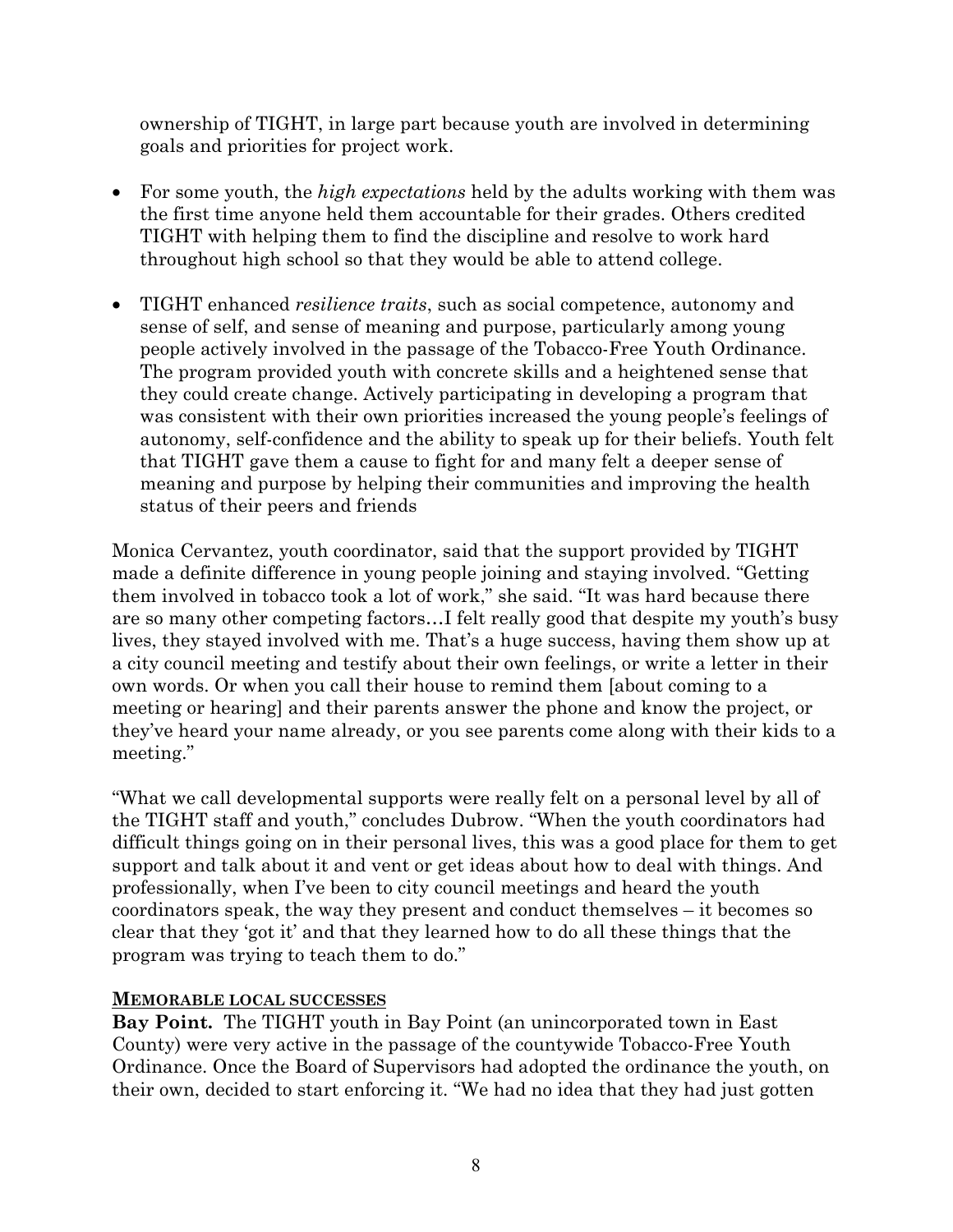together without the coordinator and had started going into stores and telling merchants about the ordinance," said Denice Dennis, TPP project manager. "I found myself with two tobacco retailers in my office saying 'What's going on? These kids are coming into our stores and ripping our signs down.' Once we knew what they were doing, we gave them support and helped them go back and do follow-up. TIGHT youth actually brought all the Bay Point stores into compliance!"

Bay Point youth were so empowered that their organizing efforts inspired a group of their parents to establish their own residents council and organize around other issues.

**Pittsburg.** This was another city where TIGHT youth felt a deep sense of ownership. Following passage of the ordinance in Pittsburg in May, 1999, TIGHT youth brought attention to the lack of enforcement, met with the police commander in charge of enforcement, and were successful in attracting media attention. Their efforts resulted in the City of Pittsburg actually budgeting funds to pay youth for their help in enforcing the ordinance.

**Clayton.** The process of getting a Tobacco-Free Youth Ordinance passed in Clayton - one of the last cities to adopt the ordinance - demonstrated how important it is for youth to be actively involved in the process. The city council had maintained for a long time that there was no problem with tobacco advertising and availability in Clayton. TIGHT youth from Clayton Valley High School challenged that position, providing evidence of the research they had done in the community. "They were able to stand up and in their own words tell the story about why it was a problem," said Charlotte Dickson, Policy Coordinator. "They were checkers in the supermarket and they told about how they sold cigarettes to their friends, how the cases in the supermarket were not locked. They told their stories and the city council changed its mind. They not only passed it, but passed one of the toughest ordinances in the county!"

**Concord.** The same group of TIGHT youth from Clayton Valley High School participated in meetings of the Concord City Council for nine months, providing input into the policies that were included in the draft TFYO. Ordinance passage occurred in both cities in close proximity. The group of TIGHT youth that attended Concord's public hearing on the ordinance and subsequent passage then drove to Clayton to join other TIGHT youth in testifying at the Clayton meeting, described above.

# **CHALLENGES**

The very nature of the TIGHT project, which gives youth such a strong role, makes TIGHT both controversial and challenging. Major challenges can be grouped under the following categories: 1) institutional; 2) working with young people new to the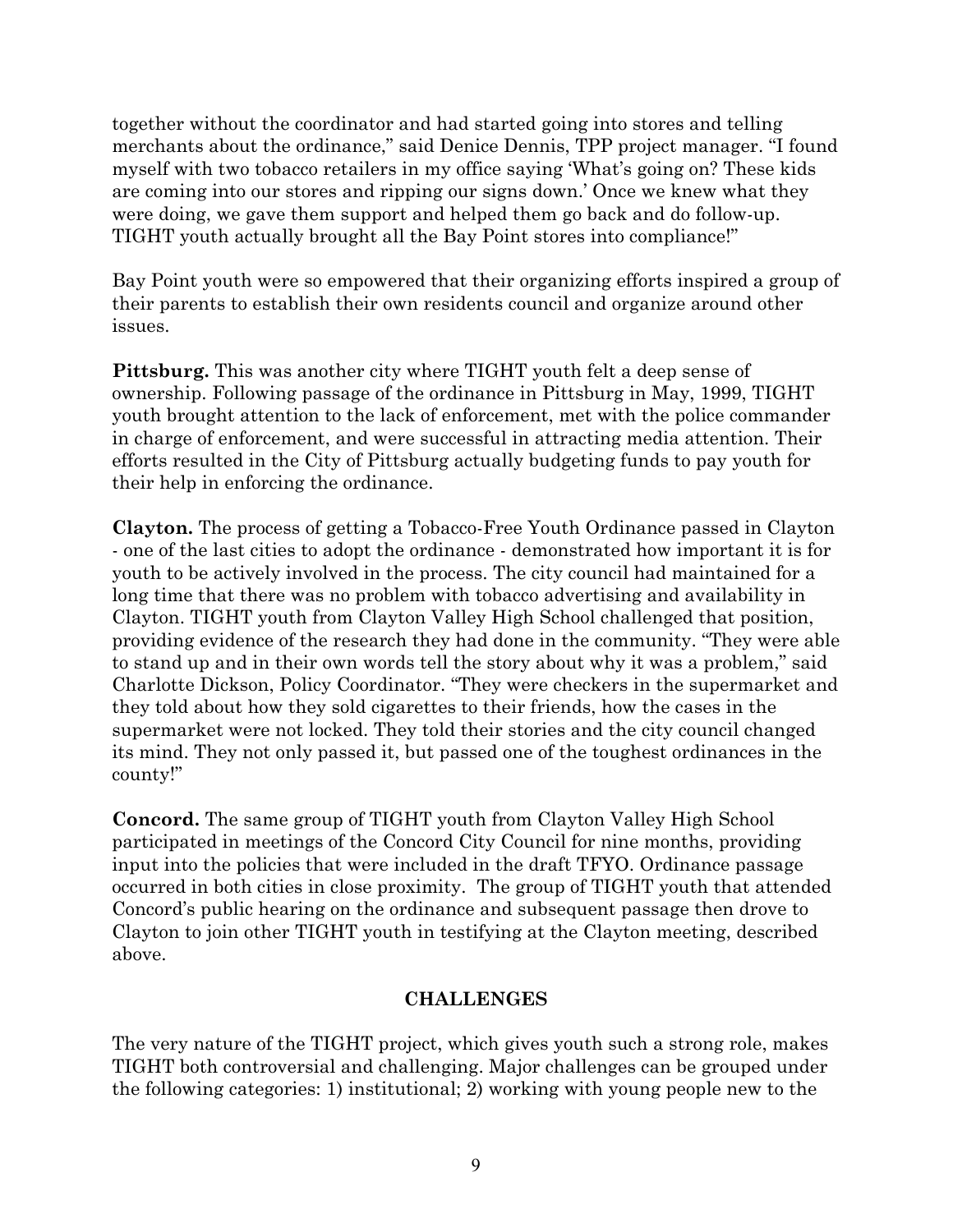workforce; 3) providing developmental supports; 4) sustaining a single issue project; 5) coping with change; and 6) maintaining appropriate levels of capacity building for youth and staff.

#### **INSTITUTIONAL CHALLENGES**

**Culture clash.** The bureaucratic nature of the health department typically involves rigid rules, procedures and hierarchy that are contrary to the flexibility needed to work responsively with young adult staff and youth. Finding creative ways to be responsive to the immediate needs of young people can be an exercise in frustration, particularly around purchasing promotional items and incentives, such as food, that will be appealing to youth, or rail transit tickets. The TIGHT experience challenged the health department to think more about how to work with communities and how to work with non-professional level staff. "More people are changing how they think about organizing and working with youth in an activist way and as partners," said Andrea Dubrow.

**Job classification barriers**. Trying to incorporate young adult staff that does not meet requirements for civil service lists into a bureaucratic institution like a health department is a major challenge. The youth coordinators lacked the education or work experience that are typically required for employees working in the health department. Even though the work they performed was similar to some of the other employees who had academic degrees, the youth coordinators were not eligible to be classified in a salaried, benefited civil service category, making them feel noticeably different from other employees and creating resentment. "I've seen people in the office without the experience that the job calls for, whether it was organizing, working with youth, or mobilizing. But they had a degree and the respect factor is there for people with degrees, even if they don't have the experience," said Monica Cervantez, a regional youth coordinator. "That was a big problem with all the youth coordinators because it's not an easy job."

"They felt like second-class citizens," observed Andrea Dubrow, TIGHT project coordinator. "They didn't have benefits, they were paid an hourly rate while other people here get goodies that they don't get by virtue of their low level of experience. It gives them a sense of not being valued as others are, of being treated like kids."

Relatively recently, a separate civil service classification was approved through contract negotiations which did open the door for the regional youth coordinators to have permanent benefited positions.

**Transportation.** The centralized location of the TIGHT office in the health department in Martinez created daunting obstacles at times. The long drive to Martinez from Richmond (15 miles) in West County or Pittsburg and Bay Point (12 miles) in East County, and a poor public transportation system meant that youth coordinators had to have their own transportation. "You can only get certain people.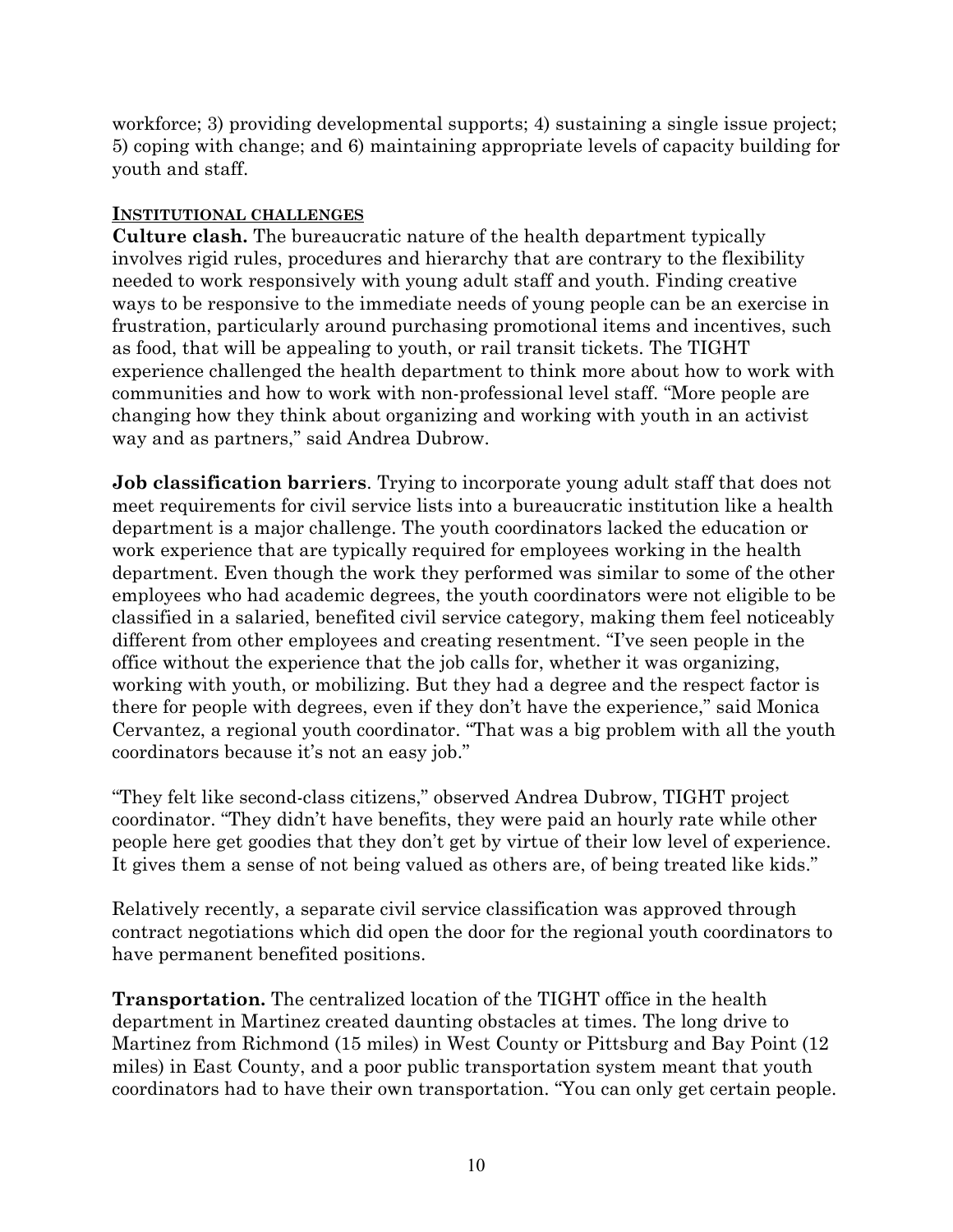They have to have a car, they have to have insurance that they can pay for, and they have to have a decent driving record," said Dubrow. While this was not a problem for some youth coordinators, the transportation challenge was a major issue in filling the West County youth coordinator's position and keeping that individual on board.

**Working with young people new to the workforce.** TIGHT was first conceived, at least in part, as a youth development program with a job training component, using the fish ladder model of "growing young adults". The original model was to hire young adults, who knew their communities well and who could reach the high-risk youth, as regional coordinators. Most did not have solid work experience. As a part of the fish ladder model, they were mentored as young professionals so that they in turn could support and mentor the outreach workers and youth volunteers.

 Working with young people new to the work force means teaching not only the specific content area of the job but accountability, managing paperwork, and documenting work activities. Teaching these basics is time and resource consuming. Because so much of the work took place out of the office in various communities across the county, it was inevitable that the need for accountability would periodically conflict with the need for flexibility. "There were trust and accountability issues," said Dubrow. "There was a lot of flexibility and freedom when staff were out in the field. The kind of work they do doesn't show results on a daily basis and it doesn't always fit into an 8-hour day so there was some tension when they had to account for their time."

The nature of their jobs as paid TPP staff working in the community with youth sometimes created pressures for the youth coordinators because so much of what they did was difficult to quantify. "Being a youth coordinator was challenging because people expect a lot of things from you and hold you responsible for what the youth actually do or don't do, what the youth know, the ways that they behave," said Monica Cervantez.

Eventually, their lack of standing in the workplace translated into youth coordinators not feeling equally valued as employees. "There are times when you wonder is this even appreciated? Do they realize how much work it is and how much talk you have to do and all the red tape you have to go through just to maintain a certain status on a school campus so that you could work there?" said Cervantez. "What we do isn't the kind of stuff you could write on your resume or job description. It's not the stuff you get credit for like, what did you do at that school all day? Why were you at the campus so long? In my position, you're in the middle, you have the youth here and you're doing all this work but everything you do is not appreciated because [a lot of] your work is not something you can put into words. You can't re-create that on a monthly report."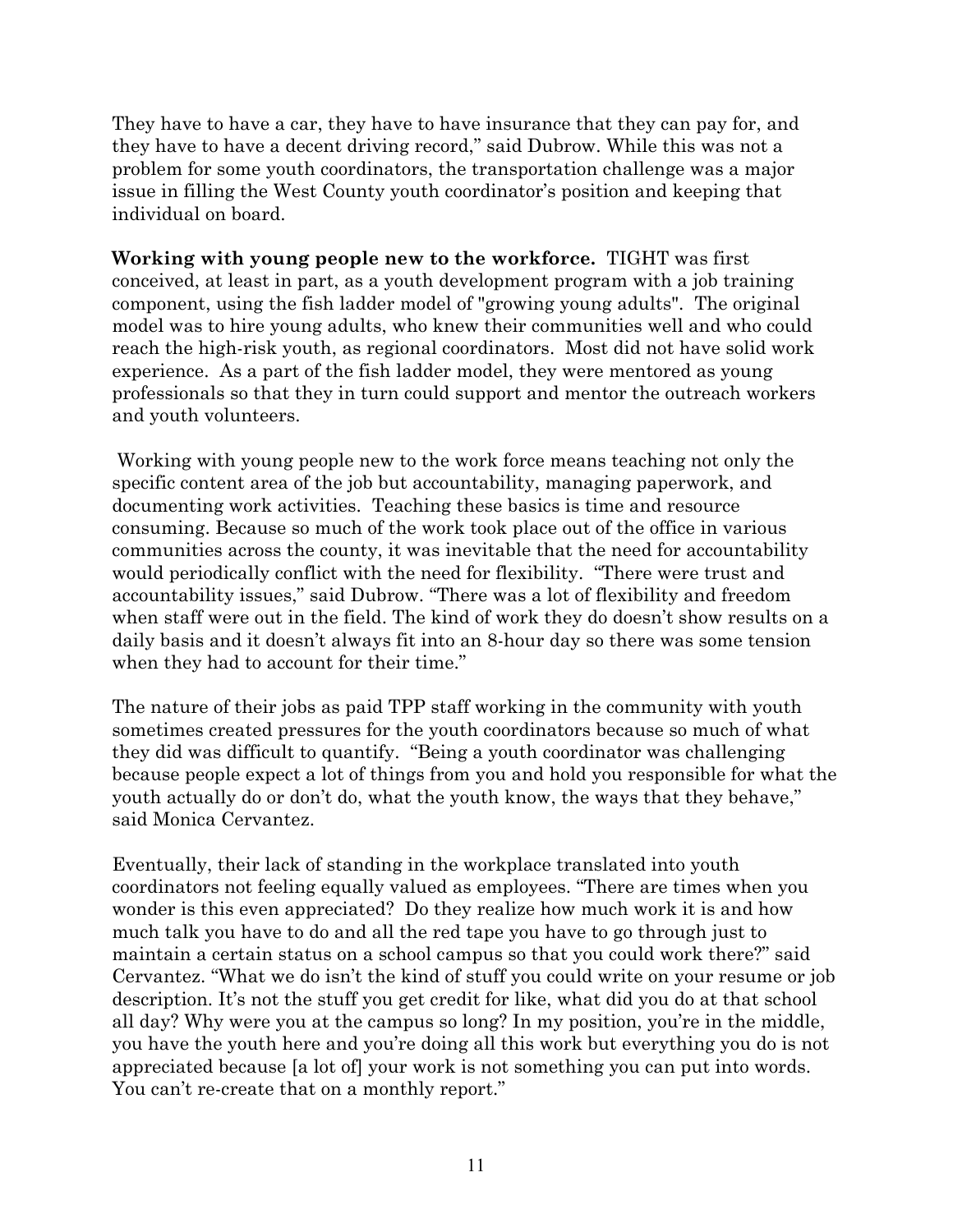**Providing developmental supports.** The literature on youth development points to the necessity of providing access to services in order to support young peoples' growth. From its inception, TIGHT provided comprehensive support to ensure the on-going participation of challenged young people who live in and around crisis constantly. Youth coordinators addressed personal problems brought to them by the youth, identified resources for them, took them to appointments and to meet with service providers, provided follow-up, and informally counseled them about dealing with their issues. "The youth coordinators did what was needed and worked for their youth based on the resources they had at hand and their personal commitment to making sure young people got what they needed," explained Colleen Floyd-Carroll, TIGHT's first Youth Mobilization Coordinator. "We identified a network of resources and supports to address the issues youth were dealing with and provided advocacy on behalf of and support to the young people."

Providing developmental supports for youth within a categorical program like the county's Tobacco Prevention Project raises questions about boundaries - how far to go, when to stop, when to refer out. The question about how many resources should be devoted to accessing services came up repeatedly during the last three years. "An ongoing, unresolved debate grew within the program", said Charlotte Dickson. "Do we provide case management, or do we simply do information and referral? Is there an in-between 'facilitated referral' that more accurately describes what we are doing when youth come to us with real-life problems?" These questions about resources were exacerbated by the lack of services in many of the targeted communities. "The program was originally conceptualized that TIGHT provide [some sort of] case management," explained Denice Dennis, TPP project manager. "Then a combination of factors led us to understand that we're not case managers, we're really information and referral, and we need to refer youth out to other support and resources. But when none exists, what do you do?"

The significant amount of staff time and resources needed to meet young people's needs was quantified through a research grant from the University of California Tobacco-Related Disease Research Program (TRDRP). "We didn't feel people understood that if you're going to have this kind of youth project what kinds of resources you would need to put into it," said Dennis. "The resources we needed to put into this part of the program were an on-going challenge over the last three years." TRDRP allowed the project to develop tools to define and quantify specific areas of developmental supports:

1) *Caring Relationships*, such as:

- helping youth address potential barriers to their participation;
- talking about personal, family or academic issues with individual youth;
- making phone calls or home visits; and
- providing information.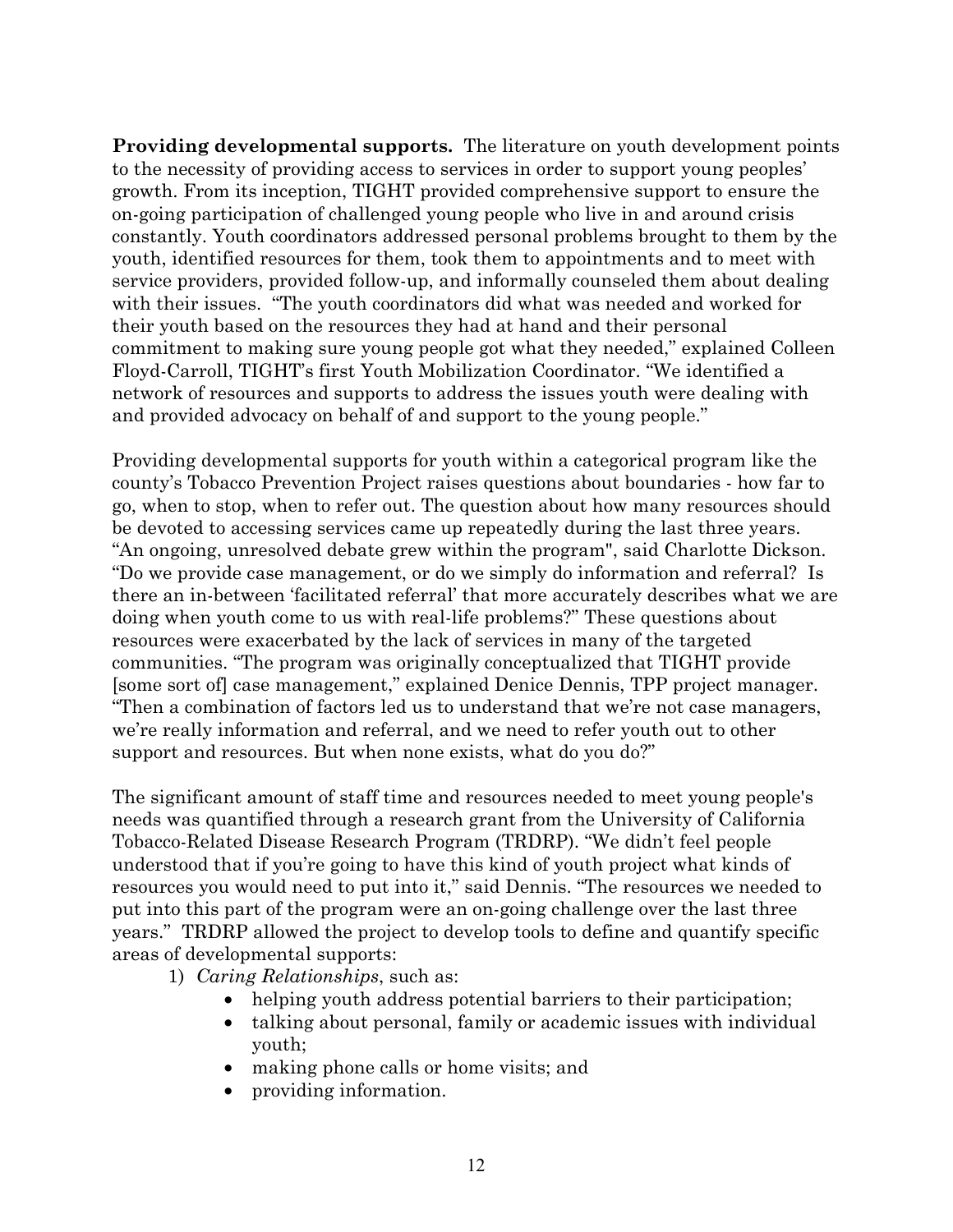- 2) *Meaningful Participation*, such as:
	- providing TIGHT skills development training; and
	- community service or community involvement opportunities.
- 3) *High Expectations*, such as:
	- talent or skills development support;
	- educational field trips and activities; and
	- providing transportation.

Staff documented the developmental supports that were provided to youth and to the young adult coordinators on log forms that were created through the TRDRP grant. This enabled staff to see the number of hours and resources needed to provide this core part of the program to the youth and coordinators who was involved with TIGHT. Log forms were also developed for capturing the amount of time dedicated to Action/Advocacy conducted and Services Provided.

Table 1 was developed as a summary of the completed documentation logs. It shows the number of hours spent in providing developmental supports, action advocacy and services provided during fiscal year 2000-2001. The overall majority, 70% of the 778 total staff hours spent with youth on TIGHT activities, was devoted to providing developmental supports, 23% were spent on action/advocacy activities, and 7% were spent on service activities.

| Table 1. TIGHT activities, by category and number of hours, 2000-2001                             |        |                               |              |                       |       |
|---------------------------------------------------------------------------------------------------|--------|-------------------------------|--------------|-----------------------|-------|
| <b>Action/Advocacy</b>                                                                            |        | <b>Developmental Supports</b> |              | <b>Service</b>        |       |
| Activity                                                                                          | Hours  | Activity                      | <b>Hours</b> | Activity              | Hours |
| Attend workshop                                                                                   | 55.25  | TIGHT skills                  | 138.25       | Tobacco education     | 28.25 |
|                                                                                                   |        | development                   |              | presentation/workshop |       |
| Conduct TIGHT                                                                                     | 37.25  | Talk about personal,          | 130.75       | TIGHT display         | 13.00 |
| meeting                                                                                           |        | family, academic              |              |                       |       |
|                                                                                                   |        | issues                        |              |                       |       |
| Community walk-                                                                                   | 27.00  | Fun field trips/              | 118.50       | O2 Van event          | 12.25 |
| around                                                                                            |        | activities                    |              |                       |       |
| Attend community                                                                                  | 21.50  | <b>Educational</b> field      | 79.00        |                       |       |
| meeting                                                                                           |        | trips                         |              |                       |       |
| Talk with key                                                                                     | 14.75  | Transportation                | 32.00        |                       |       |
| community member                                                                                  |        |                               |              |                       |       |
| Present information at                                                                            | 13.25  | Community service/            | 23.50        |                       |       |
| meeting                                                                                           |        | Involvement                   |              |                       |       |
| Distribute TIGHT                                                                                  | 8.25   | Make phone calls and          | 15.75        |                       |       |
| interest cards                                                                                    |        | home visits                   |              |                       |       |
| Collect petition                                                                                  | 3.75   | Talent/skills                 | 11.75        |                       |       |
| signatures                                                                                        |        | development                   |              |                       |       |
| Send letter/postcard                                                                              | 1.25   | Provide information           | 10.00        |                       |       |
| Conduct workshop                                                                                  | 1.00   | and made referrals            |              |                       |       |
| <b>Total hours</b>                                                                                | 183.25 | <b>Total hours</b>            | 541.50       | <b>Total hours</b>    | 53.50 |
| Source: Final Progress Report for Youth-Driven Tobacco Policy Change Research Study. Submitted by |        |                               |              |                       |       |
| WestEd and Contra Costa County Tobacco Prevention Program to University of California Tobacco-    |        |                               |              |                       |       |
| Related Disease Research Program, February 2001.                                                  |        |                               |              |                       |       |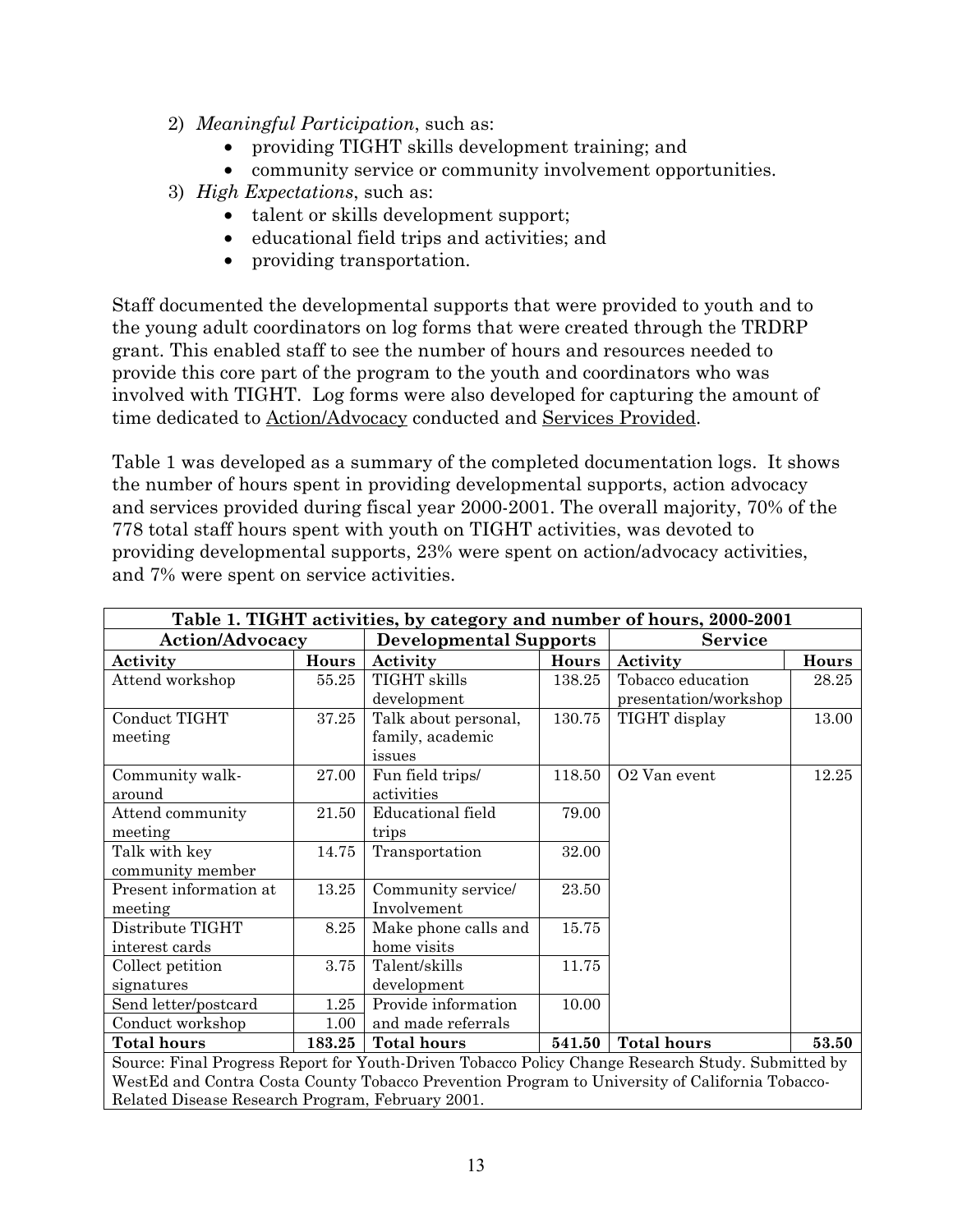**Coping with change.** Within a year or so of passage of the ordinance by the Board of Supervisors, TIGHT had changed from a youth development project involved in changing tobacco policy to a project in which youth played a central role in getting the ordinance adopted in every city. A combination of factors, including choices made by TIGHT staff, turnover of key adult and youth staff, and strained TPP resources contributed to this radical programmatic shift.

"We came to a critical point with TIGHT," said Freestone, referring to a TIGHT retreat held in mid-1999. "They were being consumed by the ordinance. That's all they were doing. The other pieces of TIGHT, including youth leadership, training and developmental supports weren't happening." TIGHT youth coordinators felt that TPP had lost the original vision for the program as being a youth led, youth driven project. "The youth felt they weren't getting what they were used to," said Freestone. "So TPP checked in with the youth – [theoretically] they could have stopped working on the ordinance, the objectives had been met. They tried to reaffirm that the ordinance was a vehicle to get youth to become active, to learn to speak out." But despite their dissatisfaction with the changes in TIGHT caused by choosing to focus on the TFYO, the TIGHT staff remained committed to getting the ordinance passed in every city throughout the county.

The decision to keep working on the ordinance took a lot of the resources and staff time that had previously gone into providing developmental supports to youth and youth coordinator staff. One very noticeable change was a drop in youth support activities. "We used to take kids to the doctor or to get their driver's license," said Monica Cervantez, a youth coordinator. "That's the support part of our job that started to disappear, which was really sad." Eventually, the youth coordinators began to feel that youth were being "used". "It wasn't a youth-friendly project anymore," Cervantez said. "And it wasn't about the kids. It was about the work that they needed the kids to do for the ordinance." Another unintended consequence of the decision to focus on passing the ordinance was a decrease in capacity building and professional development activities for the youth coordinators themselves.

It was at this retreat that the decision was made to focus TIGHT development in specific areas of the county where TIGHT had support and history: Bay Point, Pittsburg, Martinez, Concord and Richmond. Scarce resources also necessitated reducing the number of hours the TIGHT coordinators were working from 25 to 20 hours per week.

**Sustaining a single-issue project.** Maintaining the integrity of a project identified as "youth driven" or "youth led" - meaning that youth define the issues and set the agenda - can be difficult when a project is constrained by categorical funding that only allows work on a specific issue.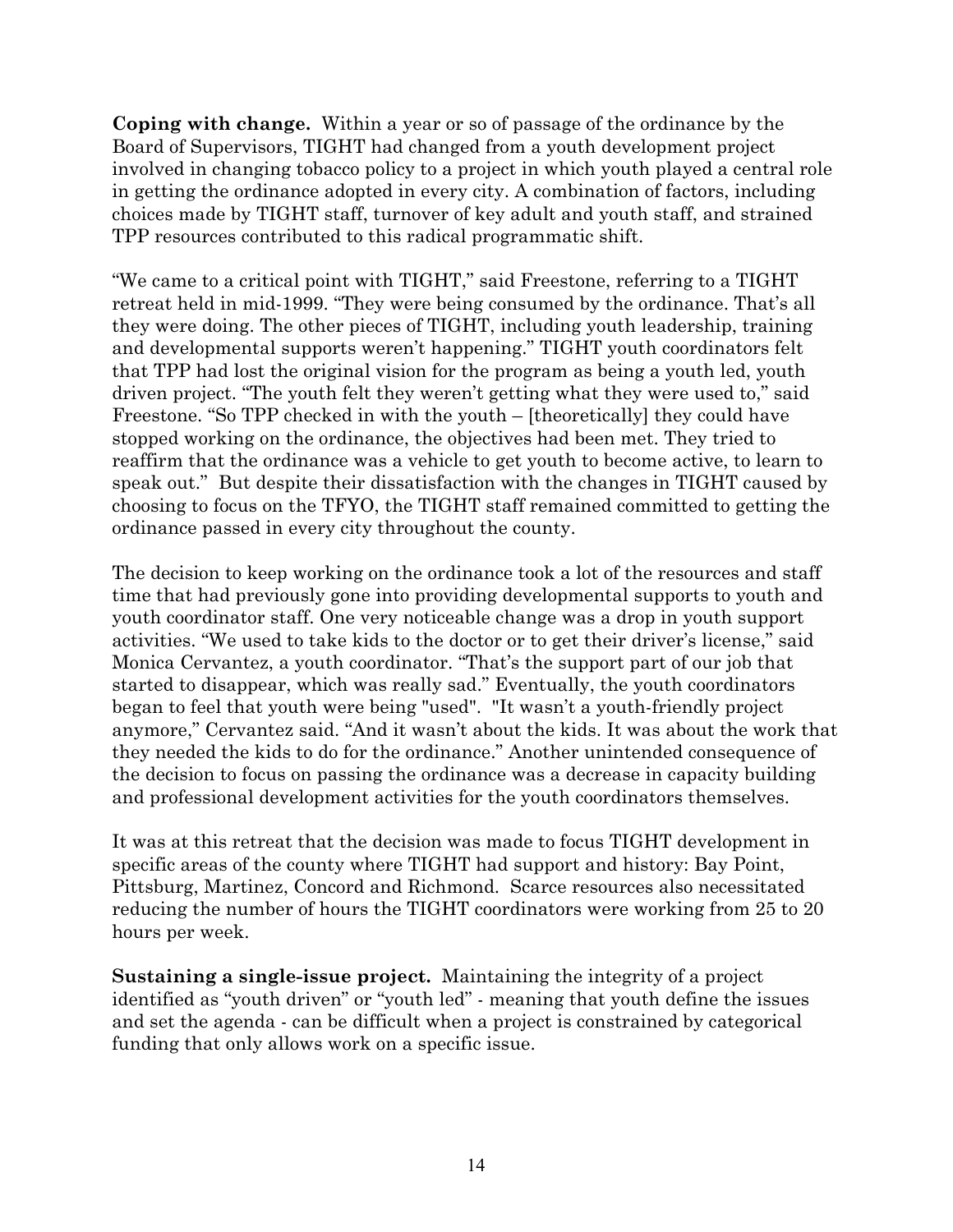The TIGHT group in Bay Point frequently told TIGHT staff that they wanted to work on other issues they defined as being relevant to them. After the ordinance was passed and implemented in the unincorporated county, Bay Point youth were ready for new challenges. TPP and TIGHT staff held a day and a half-long retreat in April, 2000, to develop a list of possible other tobacco issues for action planning beyond the TFYO. But the list did not inspire the Bay Point TIGHT coordinator or the youth outreach worker – they simply wanted to do other, more compelling things. "We offered them a whole menu of other [tobacco-related] issues and they weren't interested," said Julie Freestone, TPP Media Coordinator.

This dilemma about how to honor funding obligations yet support youth to take leadership by setting their own agenda was felt throughout TPP. "You build up a youth leadership core, you make it your philosophy that this is youth-driven," said Charlotte Dickson, TPP Policy Coordinator. "Then what do you do when they don't want to work on tobacco anymore?"

The answer to that question may be found in the old organizing maxim, "When the people are ready, the leaders will follow." When youth are ready for a change, they can be quick to find new areas of interest. Using the same tools and principles they learned from TIGHT, Bay Point youth began to identify other issues about how they wanted to improve their communities for youth. They decided to work on getting a high school so those students wouldn't have to be bussed to high schools in other cities. "How do you define success?" asked Julie Freestone, TPP Media Coordinator. "They knew how to organize, how to get their points across, where to hit the power system. They wanted a high school, they organized to get a high school…Some people would say we totally accomplished our objective there; others would say it was a failure because youth lost interest in tobacco."

**Maintaining appropriate levels of capacity building for youth and staff**. As a youth action project, TIGHT youth were trained in leadership development, community-based action research, public speaking, critical thinking, organizing, communication, and teamwork. Professional development and capacity building trainings and conferences supported the young adult staff. This began to diminish as TIGHT resources were concentrated to advocate for TFYO passage in every city.

In the first year alone following passage of TFYO by the Board of Supervisors, eleven out of Contra Costa's nineteen cities adopted a Tobacco-Free Youth Ordinance. The all-consuming nature of the work became apparent: it was not unusual for TIGHT youth and TPP staff to appear at council meetings in two different cities on the same day. In fact, TIGHT staff and youth attended 20 evening City Council meetings from January through June 1999. TPP staff became too stretched to provide many of the capacity building supports that had been an important component of the project in the past. "We did a great job training them in the first round, but we didn't have a big enough staff to train them *and* keep the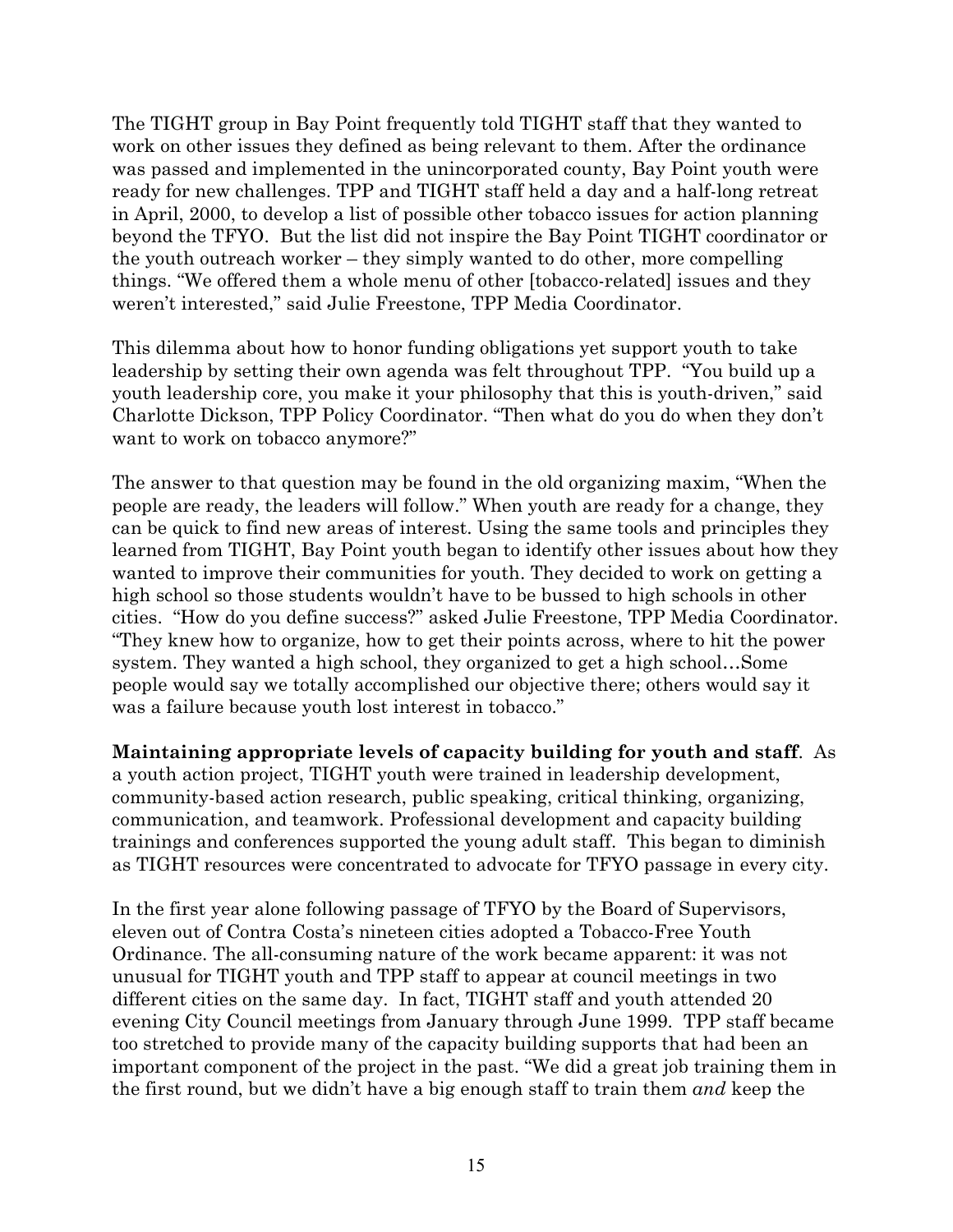train on the track moving to city council meetings," said Charlotte Dickson, TPP Policy Coordinator. "We lost the capacity building piece of it to a pretty large extent. The training became more ad hoc, situational, like we're going to a council meeting, what are we going to say?"

The lack of staff resources took a toll in preparing youth to testify before various city councils, particularly since each city had slightly different issues and needs. "The role of the youth was different in each city in terms of how many youth had to be there and whether TIGHT needed to take the lead in bringing the ordinance before the council," said Dickson. At times youth were asked difficult questions that they hadn't been prepared ahead of time to respond to. "They were out in the cities, at community meetings trying to drum up support and people were challenging them. We didn't do nearly as good a job in preparing them to anticipate this, and of course the youth were feeling very uncomfortable."

Professional development and capacity building activities for the youth coordinator staff suffered as well. "After those [first] three years, I felt like the project's commitment to professional development for the youth coordinators wasn't there," said Monica Cervantez, youth coordinator. "Sometimes the professional development was a class. And if [the class] didn't specifically relate to what I was doing right then they would say 'what does it have to do with this?" I had to battle to do things. [The more] concerned we got about the tobacco work, the tighter things got as far as being involved in anything that wasn't tobacco…We had to keep doing the same thing – pass the ordinance from city to city. There wasn't any room for growth."

#### **LESSONS LEARNED**

In a supportive and comprehensive context, tobacco prevention activities provide excellent training opportunities for youth in community organizing, assessment, strategy development, and policy change. Some of the major lessons learned are 1) youth do make a difference in changing tobacco policies; 2) working with young people new to the workforce is a challenge; 3)adequate resources must be allocated for this type of work, 4) sustaining a youth development model may eventually conflict with program goals and 5) youth need to identify and work on topics and issues important to them and they need to have fun doing it.

**Youth do make a difference in changing tobacco policies.** The county's tobacco-free youth ordinance, adopted in late 1998, was supported by a majority of the Board of Supervisors. At least three of the Board members agreed that the youth presence made a difference in the outcomes of the discussions. This has proven to be true in rolling out the ordinance in city after city as well. Many city officials timed hearings on the ordinance to be sure that local youth could be there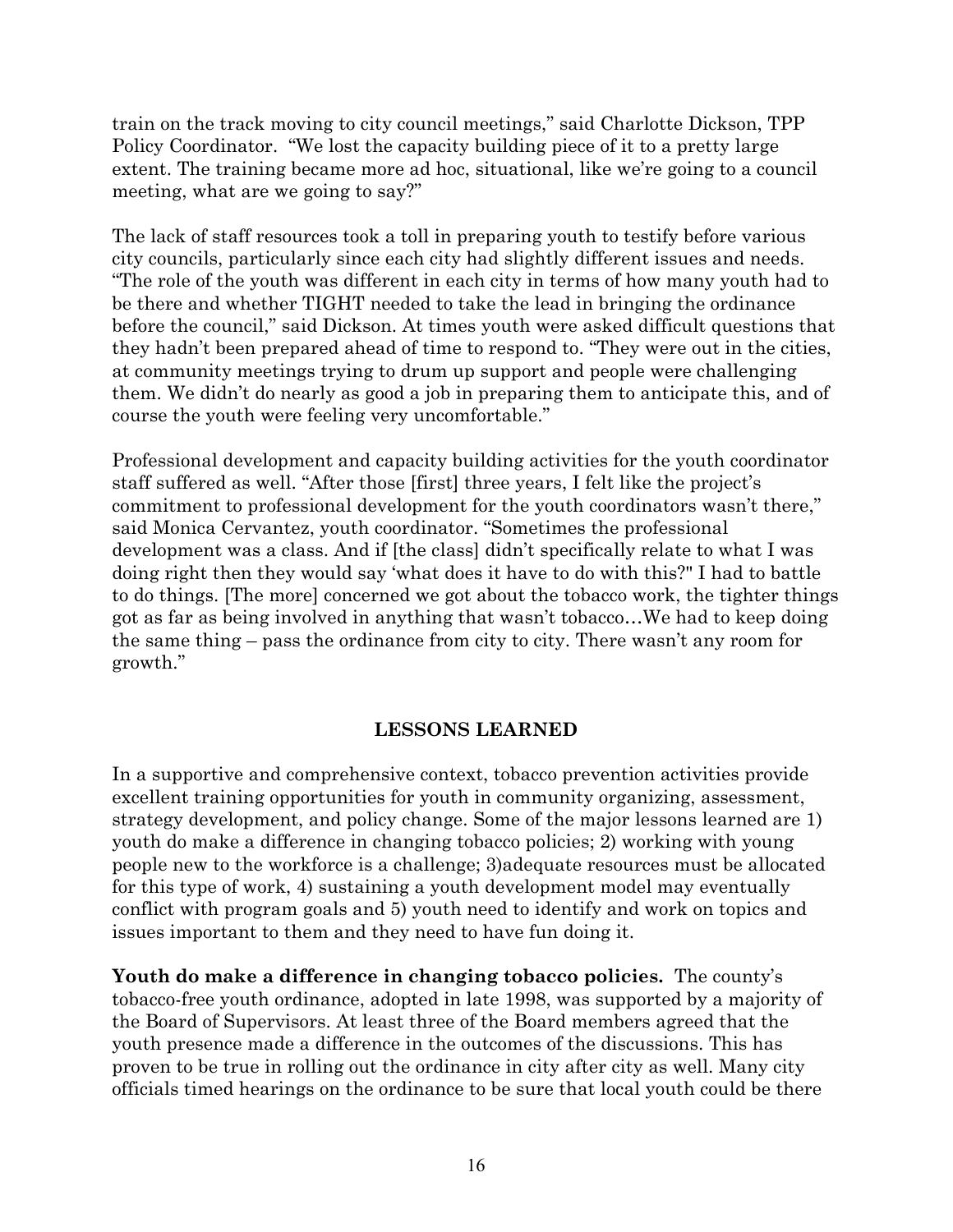to testify. One city insisted that an ordinance was unnecessary until youth provided evidence about problems with tobacco sales and availability, and then the council passed one of the strongest ordinances in the county. Another city refused to move forward until they heard from young people themselves.

**Working with young people new to the workforce is a challenge.** A unique aspect of TIGHT was that youth doing organizing work in their own communities were also working in a highly bureaucratic system, requiring a traditional organization to assume unconventional roles. These included teaching youth a work culture, easing bureaucratic constraints to give them the room they need to mobilize communities, and making the institution responsive to the needs that youth have as new workers. As part of their professional development, young adult staff also need to be guided in the process of developing personal career goals and separating from the job when they have accomplished their goals and are ready to leave.

Andrea Dubrow, TIGHT program coordinator, believes that the demands of the youth coordinator position requires individuals with a higher level of work experience. "I don't know that they need to have a BA – it was our conclusion that we waive that requirement depending on the individual's work experience," she said. "On the other hand, I think if you go through college and make it through and graduate, you've had some successes and learned to pull things together and you can use those skills in the working world."

Finding youth coordinators with the ideal balance of work experience and the ability to effectively connect with youth in the targeted communities will be a challenge for any program attempting a project of this nature. "Lower income folks have a harder time getting through college as quickly and those that do may be too distanced from the struggling youth we were initially trying to reach," said Colleen Floyd-Carroll. "In my experience interviewing 22-year old college grads for the youth coordinator positions, most did not have the 'edge' needed to be able to work with youth from the most challenging circumstances in an advocacy/organizing project."

**Adequate resources must be allocated for this work.** TIGHT requires a fulltime senior health education specialist dedicated to advocate for the youth coordinators and the youth. The work also requires that youth organizers and outreach workers be assisted to address issues in their lives (e.g., transportation, family violence, pregnancy, keeping up with schoolwork) that can be potential barriers to their continued work with the project. "I needed an advocate just to have my position, between project management and getting the work done with the youth," said Monica Cervantez, youth coordinator. On-going education and training for the volunteers and the staff need to be planned into the program.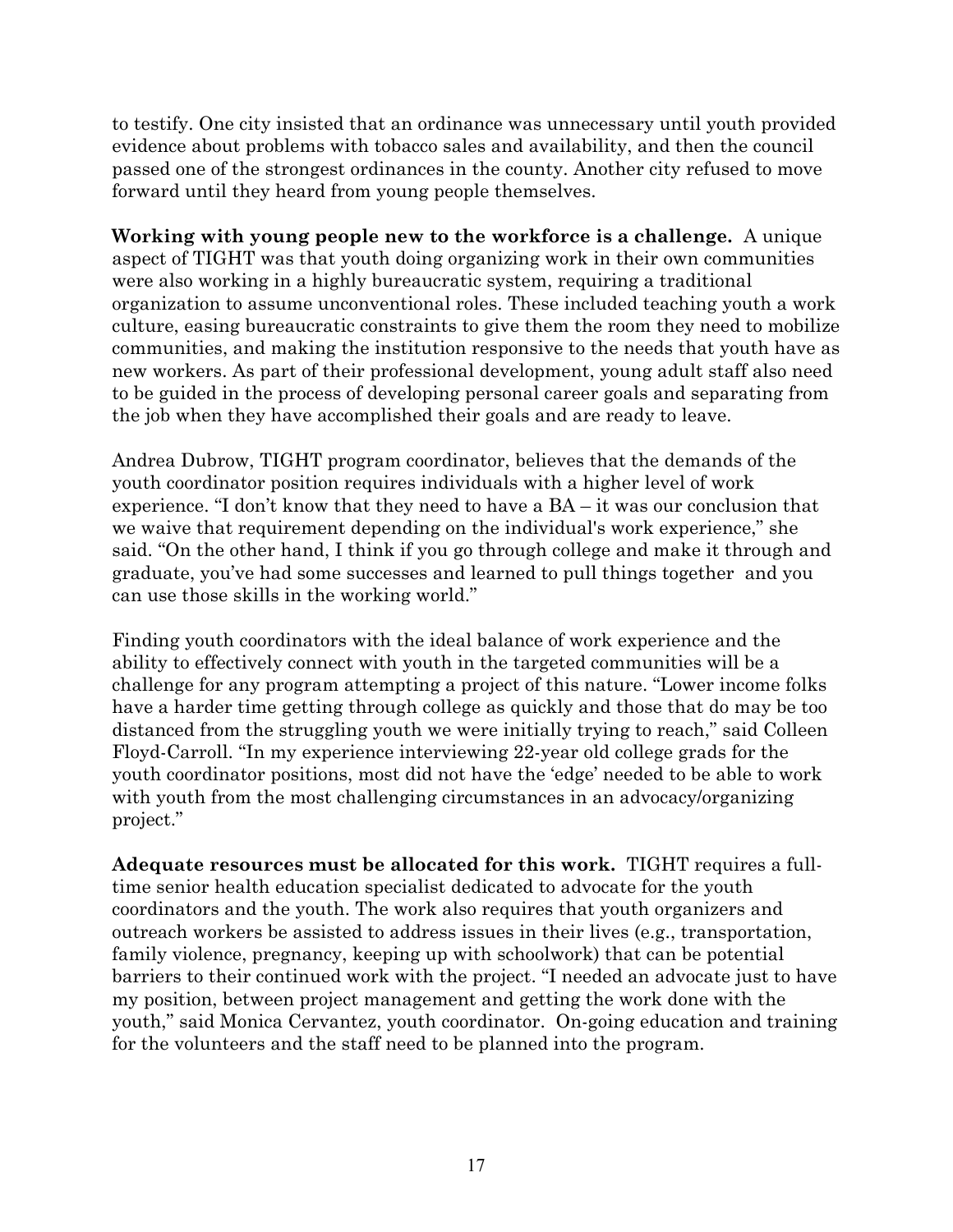Youth need to be educated about the issues and receive training in community research, public speaking, critical thinking, grass roots organizing, and working as a team. "They can't do it alone," said Charlotte Dickson, TPP Policy Coordinator. "Youth need a lot of support. They're very compelling, but they can't answer legal questions and do intense political analysis. We did a lot of work behind the scenes with the city attorneys and individual council members. If you leave youth on their own with no training, it's a set up for failure."

**Sustaining a participatory, youth development model may eventually conflict with program goals.** Maintaining a commitment to youth and the integrity of their own process of setting priorities and defining the agenda as opposed to falling into the trap of viewing the young people as a vehicle to accomplish predetermined program goals requires mindfulness. Once the ordinance was passed by the County Board of Supervisors, the campaign moved to individual cities, where it soon become evident that resources did not exist to apply the original youth development model in every city. This created tension that prompted TIGHT and TPP to reexamine and redefine their priorities.

**Youth need to identify and work on topics and issues important to them and they need to have fun.** Long-term youth advocacy efforts may be less successful if youth are only involved in anti-tobacco control activities. Once the Tobacco-Free Youth Ordinance was passed in their communities, TIGHT youth wanted to apply the knowledge and skills they gained as tobacco activists to other health and social issues important to them. This is a sign of successful and positive youth development. "You need to be committed to the youth and recognize if you're going to keep it vital and exciting for them, you have to respond to other issues," said Charlotte Dickson, TPP Policy Coordinator. "There needs to be some way to support those relationships and activities," agreed Monica Cervantez. It is also important that the group have fun together to celebrate and to build cohesion. Movie nights, miniature golf, dances and parties were built into TIGHT throughout the three years.

The TIGHT experience has taught the Tobacco Prevention Project that it is time for its work with youth to evolve to a new level by incorporating youth advocacy and tobacco prevention concepts into existing youth organizations that can work with youth on a number of issues. Partnering with other youth programs that would support cross-categorical efforts has the potential to institutionalize support for youth skill development and youth mobilization to fight the tobacco industry while providing young people with opportunities to also work on other areas that are important to them.

The primary lesson has been that the authentic voices of youth were what policymakers, media, health personnel, community leaders, and program staff needed to hear. The process of creating opportunities for their voices to be heard is